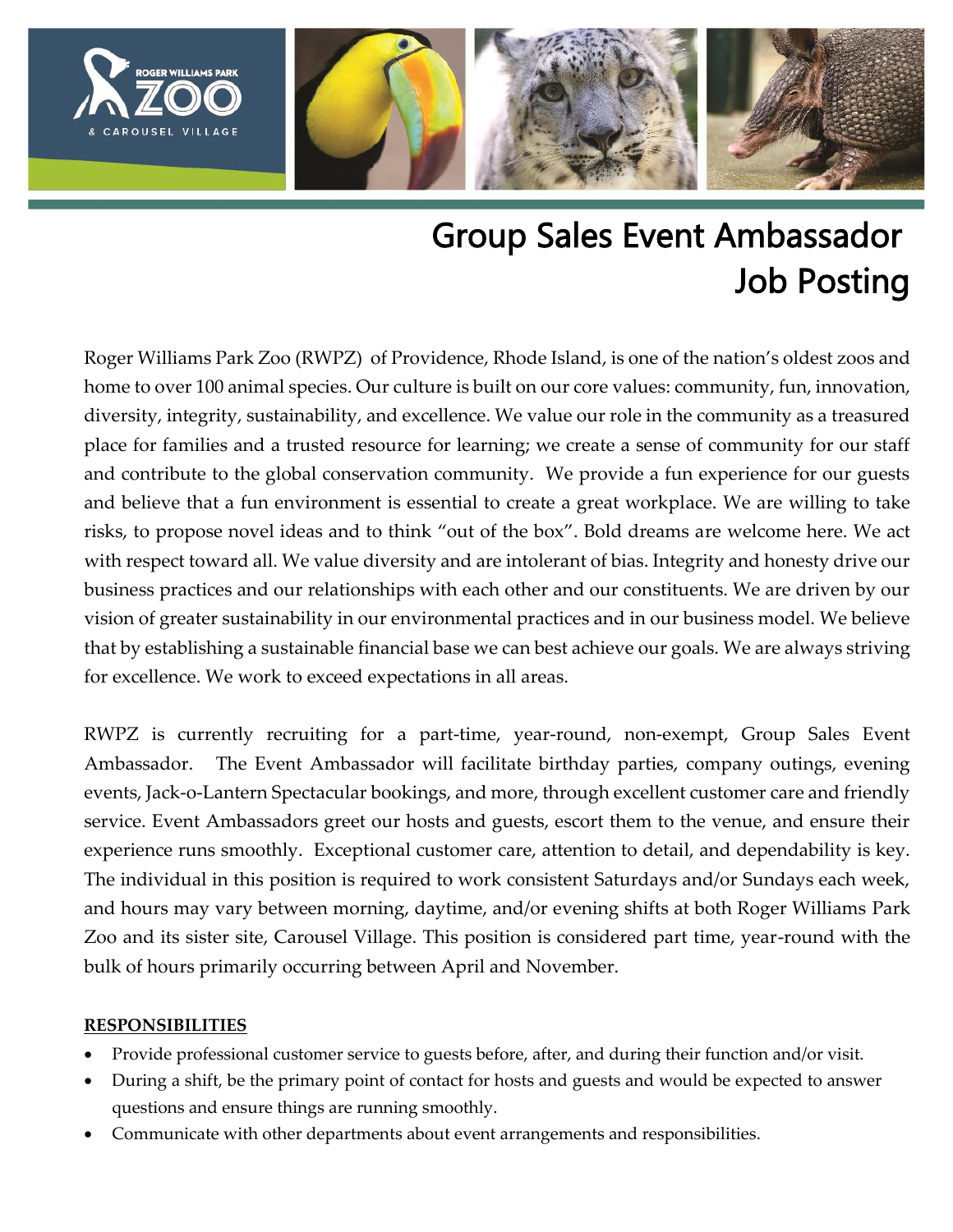- Mediate any issues that may arise during the event and resolve these issues appropriately (connecting your manager or other departments as needed, and always provide courteous service even during stressful periods).
- Effectively communicate and uphold both department and zoo policies.
- Provide manager on duty with a detailed report of each event after the fact, citing any issues or special notes.
- Set-up spaces prior to functions, as well as tidy or breakdown spaces afterwards.
- Lead event entry and registration, escorting hosts/guests to the venue, and other duties as needed.
- At any time, the ambassador may step in to assist with the following: Visitor Services tasks, frontline service, back-office Group Sales tasks, other programming, zoo wide events, and more.
- Maintain and communicate working knowledge about the zoo and park attractions (i.e. hours, pricing, directions and programs) by providing guests with valuable visitor information regarding the zoo as well as various local venues.
- Promote workplace safety; ensures proper care in the use and maintenance of equipment and supplies.
- Understand and follow all zoo policies and procedures as described in the Admission Staff Protocol and RIZS Employee Handbook posted policies. Observe staff and make sure they are also following said rules.
- Storing equipment away at the end of shift.
- Perform other tasks as assigned by the Director of Visitor Services, Manager Visitor Services, Group Sales Manager and/or other zoo leaders.

## **CRITERIA**

### *Required Experience and Education:*

High school diploma or equivalent plus prior customer service and/or event-related work experience; or equivalent combination of education and experience.

### *Preferred Experience and Education:*

Recent experience working with diverse populations and fluency speaking additional languages a plus.

### *Competencies:*

- Customer service skills and aptitude.
- Flexible, organized, and ability to mediate disputes and/or solve problems.
- Strong attention to detail.
- Ability to:
	- o produce quality work independently with minimal supervision.
	- o work in a high public contact area.
	- o work effectively under pressure.
	- o provide quality and outstanding customer service.
	- o follow directions whether verbal or written.
	- o work outdoors in various weather conditions.
	- o perform the essential functions of the job.